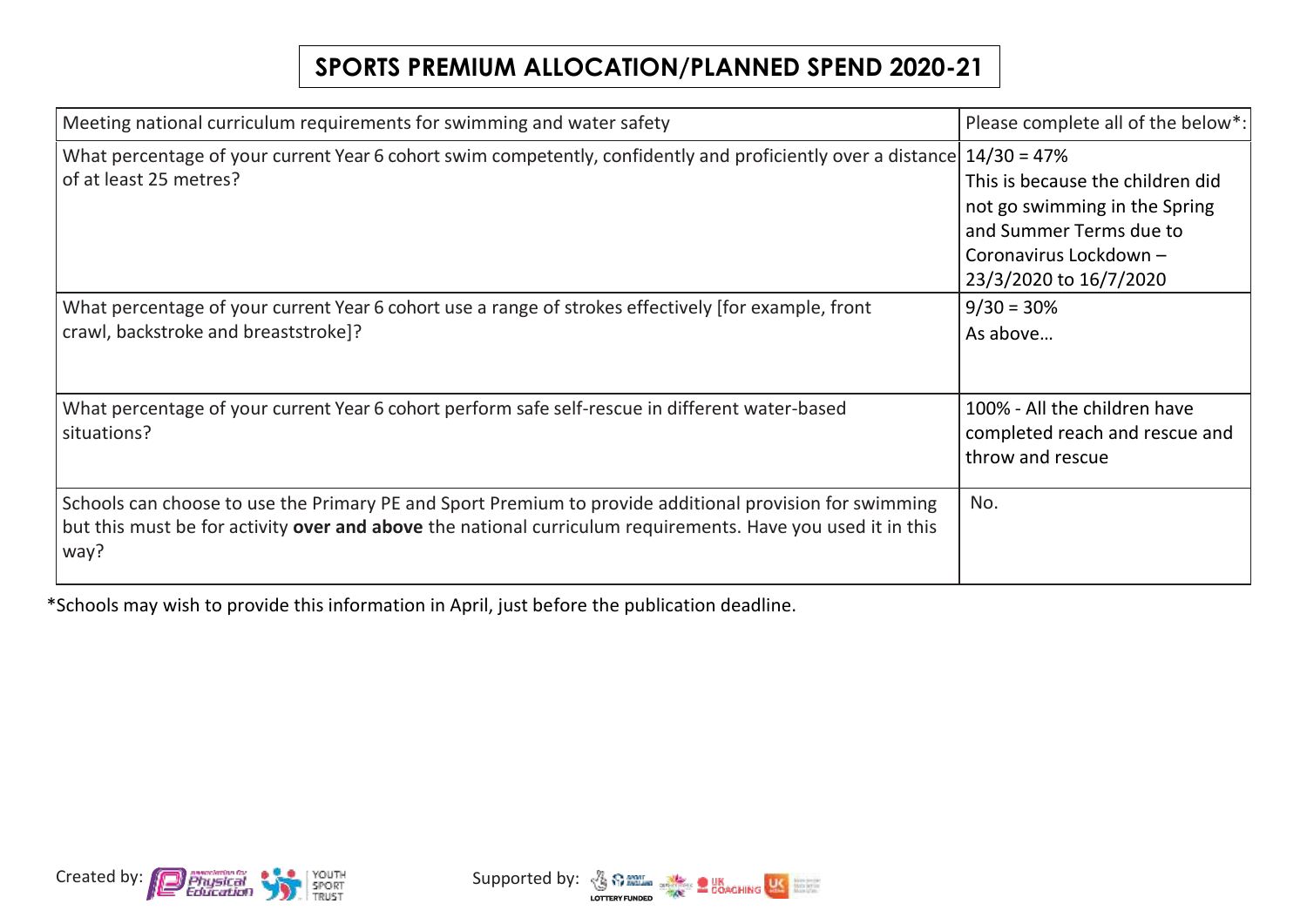## **Action Plan and Budget Tracking**

Capture your intended annual spend against the 5 key indicators. Clarify the success criteria and evidence of impact that you intend to measure to evaluate for students today and for the future.

| <b>Academic Year: 2020/2021</b>                                                                                                                                                                                                                                                                                          | Total fund allocated: $-\frac{1}{2}$ 17,800                                                                                                                                                                                                                                                                                                                              |                                                                                                                                                                                                            | Date Updated: September 2020                                                                                                                                                                                                                                                               |                                                                                                                                                                                                                                                                                                                   |
|--------------------------------------------------------------------------------------------------------------------------------------------------------------------------------------------------------------------------------------------------------------------------------------------------------------------------|--------------------------------------------------------------------------------------------------------------------------------------------------------------------------------------------------------------------------------------------------------------------------------------------------------------------------------------------------------------------------|------------------------------------------------------------------------------------------------------------------------------------------------------------------------------------------------------------|--------------------------------------------------------------------------------------------------------------------------------------------------------------------------------------------------------------------------------------------------------------------------------------------|-------------------------------------------------------------------------------------------------------------------------------------------------------------------------------------------------------------------------------------------------------------------------------------------------------------------|
| Key indicator 1: The engagement of all pupils in regular physical activity - Chief Medical Officer guidelines recommend that                                                                                                                                                                                             | Percentage of total allocation:                                                                                                                                                                                                                                                                                                                                          |                                                                                                                                                                                                            |                                                                                                                                                                                                                                                                                            |                                                                                                                                                                                                                                                                                                                   |
| primary school children undertake at least 30 minutes of physical activity a day in school                                                                                                                                                                                                                               | 74.41%                                                                                                                                                                                                                                                                                                                                                                   |                                                                                                                                                                                                            |                                                                                                                                                                                                                                                                                            |                                                                                                                                                                                                                                                                                                                   |
| School focus with clarity on<br>intended impact on pupils:                                                                                                                                                                                                                                                               | Actions to achieve:                                                                                                                                                                                                                                                                                                                                                      | Funding<br>allocated:                                                                                                                                                                                      | Evidence and impact:                                                                                                                                                                                                                                                                       | Sustainability and suggested<br>next steps:                                                                                                                                                                                                                                                                       |
| 150 Y2-Y6 children active at<br>playtime. New activities/games<br>organized and supported by TA<br>over split playtimes. TA<br>encouraging all to be active<br>and having fun! Impact (number throughout the breaks for<br>of children and reasons) to be<br>shared at TAs Performance<br>Management review (July 2021). | One very experience TA is<br>employed (for the academic<br>year 2020-2021) to ensure that<br>more physical and varied<br>lactivities are offered<br>many of our pupils to engage<br>in and experience.<br>Equipment is timetabled and<br>supervised and changed on a $\overline{\text{p}}$ oncosts =<br>daily basis to enhance the<br>children's learning<br>experience. | $5 \times 30$ mins<br>$per day =$<br>$2.5$ hrs per<br>week.<br>$2.5 \times 38$<br>weeks = $95$<br>lhrs.<br>$TA = £12.82$<br><b>ph</b> and with<br>$$16.42$ per<br>lhour<br>$95 \times 16.42 =$<br>£1559.90 | 150 Y2-Y6 children<br>engaging in regular<br>physical activity – varied $\&$<br>fun! Positive impacts to be<br>measured via pupil surveys<br>and feedback (TA<br>Performance Management ensure high quality. Next<br>target setting and review<br>for 2020-21).                            | Resources and equipment<br>to be purchased from<br>Sports Premium funding.<br>Sustainability is high as TA<br>has received training for<br>this element of their role to<br>Steps to continually review<br>provision, equipment and<br>timetables and to replace<br>equipment frequently due<br>to wear and tear. |
| 150 Y2 –Y6 children active<br>during outdoor learning<br>sessions. Children to further<br>develop skills in <b>RESPECT</b><br>(Resilience, Excellence, Self-<br>awareness, Passion, Empathy,<br><b>Communication and</b><br><b>T</b> eamwork).                                                                           | One TA employed (for<br>academic year 2020-2021) to<br>ensure that more physical<br>activities are offered<br>throughout the day and for<br>many of our pupils.<br>līhis is additional to the<br>statutory PE lessons – the TA<br>offers further engagement in                                                                                                           | $3.5$ hrs per<br>$\frac{1}{2}$ day x 5 =<br>17.5hrs per<br>week x 38 =<br>665<br>TA £12.82 ph<br>land with<br>$l$ oncosts =<br>\$16.42                                                                     | 150 Y2-Y6 children<br>engaging in regular<br>Commando Joe missions -<br>active, relevant and fun!<br>Positive role models used<br>which are relatable to our<br>children. Positive impacts<br>lto be measured via<br> assessment system –<br>$665 \times £16.42$ = baseline to end of year | Initial resources &<br>equipment for<br>Commando Joe already<br>purchased (2018).<br>Sustainability is high if we<br>can manage to keep the<br>HR resource ie TA to plan,<br>deliver and assess the<br>programme and its<br>positive impact on our                                                                |
| Supported by:<br>created by:<br><b>GO STATE OF SCOLE AND STATE OF STATE OF STATE OF STATE OF STATE OF STATE OF STATE OF STATE OF STATE OF STATE</b><br>Physical<br>Education<br><b>SPORT</b><br>TRUST<br><b>LOTTERY FUNDED</b>                                                                                           |                                                                                                                                                                                                                                                                                                                                                                          |                                                                                                                                                                                                            |                                                                                                                                                                                                                                                                                            |                                                                                                                                                                                                                                                                                                                   |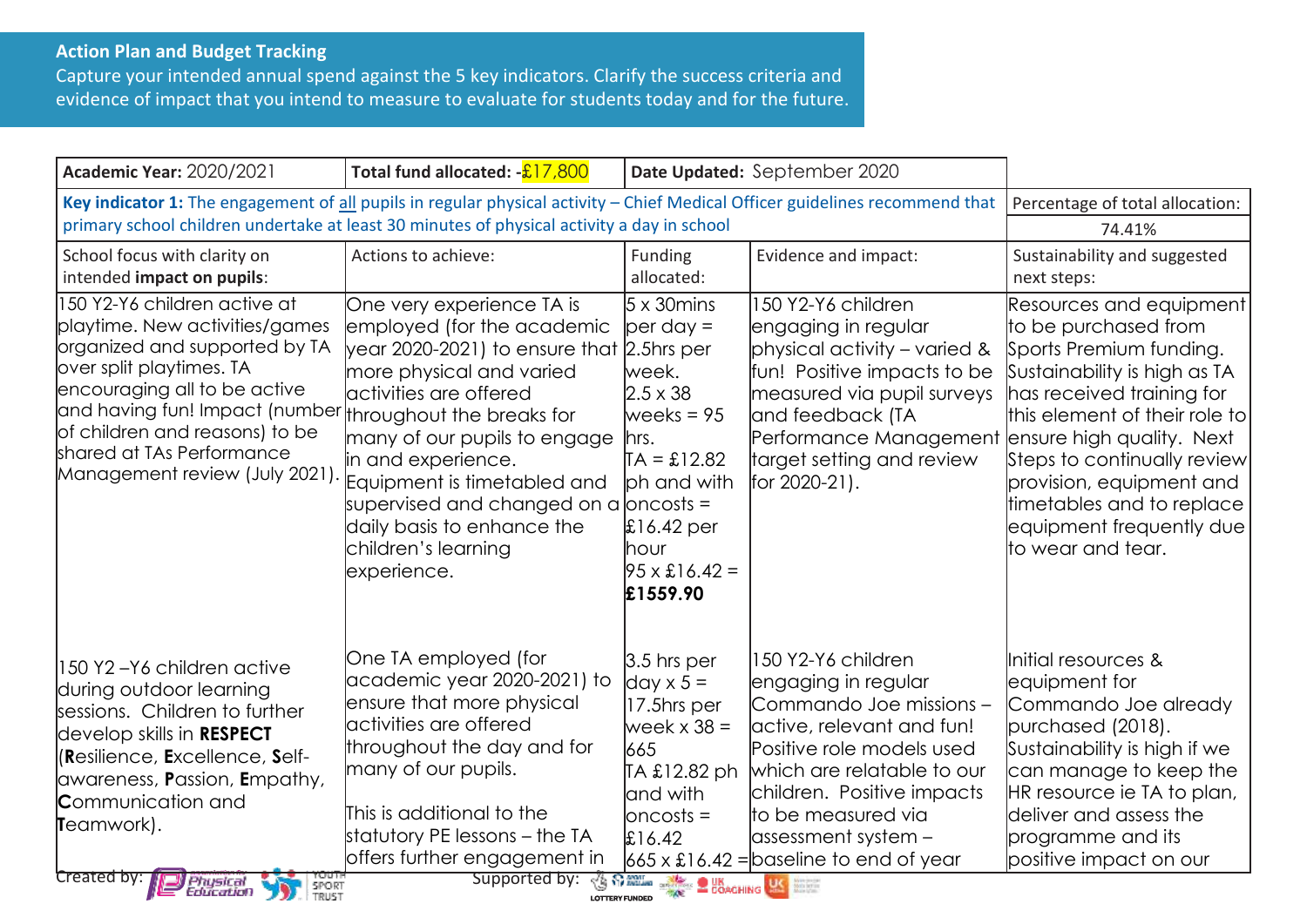|                                                                                                                                                                                                                                                               | regular physical activity for<br>smaller group work throughout<br>the morning and afternoon<br>sessions as well as during<br>break and lunchtime<br>(timetables available).<br>Coronavirus has had an<br>impact on 'indoor' sessions<br>therefore the timetables have<br>been adapted so as to<br>comply with our school Risk<br>Assessments.                              | £10,919.30            | programme. Impact data<br>July 2021.                                                                                                                                                                                                                                                                                                  | children.                                                                                                                                                                                                                                         |
|---------------------------------------------------------------------------------------------------------------------------------------------------------------------------------------------------------------------------------------------------------------|----------------------------------------------------------------------------------------------------------------------------------------------------------------------------------------------------------------------------------------------------------------------------------------------------------------------------------------------------------------------------|-----------------------|---------------------------------------------------------------------------------------------------------------------------------------------------------------------------------------------------------------------------------------------------------------------------------------------------------------------------------------|---------------------------------------------------------------------------------------------------------------------------------------------------------------------------------------------------------------------------------------------------|
| <b>I</b> n order to have the intended<br>impact on our children (see<br>above), resources need to be<br>replaced and additional<br>equipment purchased to<br>further enhance the<br>experiences and 'missions, of<br>our children.                            | TA to create an inventory of<br>equipment and replace items<br>that are needed and also<br>purchase additional resources<br><b>i</b> n order for the children to<br>successfully carry out the<br>Commando Joe missions.                                                                                                                                                   | £1300.00              | See above.                                                                                                                                                                                                                                                                                                                            | Allocating monies to this<br>action will ensure that the<br>equipment is fit for<br>purpose for the next few<br>years so the programme is<br>therefore sustainable as<br>long as school can<br>continue to afford to pay<br>the TA for this role. |
| Key indicator 2: The profile of PE and sport being raised across the school as a tool for whole school improvement                                                                                                                                            |                                                                                                                                                                                                                                                                                                                                                                            |                       |                                                                                                                                                                                                                                                                                                                                       | Percentage of total allocation:<br>0%                                                                                                                                                                                                             |
| School focus with clarity on<br>intended impact on pupils:                                                                                                                                                                                                    | Actions to achieve:                                                                                                                                                                                                                                                                                                                                                        | Funding<br>allocated: | Evidence and impact:                                                                                                                                                                                                                                                                                                                  | Sustainability and suggested<br>next steps:                                                                                                                                                                                                       |
| Celebration assembly every<br>week (Wednesdays) to ensure<br>that the whole school is aware<br>of the importance of PE and<br>sport and to encourage all<br>pupils to aspire and be<br>involved.<br>YOUTH<br>Created by:<br><b>Physical</b><br>SPORT<br>TRUST | Achievements celebrated in<br>assembly, match results etc.<br>Out of school and After school<br>sport celebrated eg<br>gymanastics, karate, rugby,<br>football, dancing etc.<br>Competition via Dovestone<br>Learning Partnership school<br>celebrated and highlighted<br>(3G provision and other intra-<br>sports with our 8 partner<br>Supported by: 30 MML SURACHING US | Nil                   | All pupils at some point in<br>the school year to take part general timetabled<br><b>l</b> in assemblies.<br>Parents attend assemblies<br>and welcomed to feel part<br>of the celebrations.<br>In the Autumn Term 2020<br>(and possibly Spring 2021)<br>parents cannot come into<br>school to share our<br>celebration assemblies due | No cost to school -<br>assembly.                                                                                                                                                                                                                  |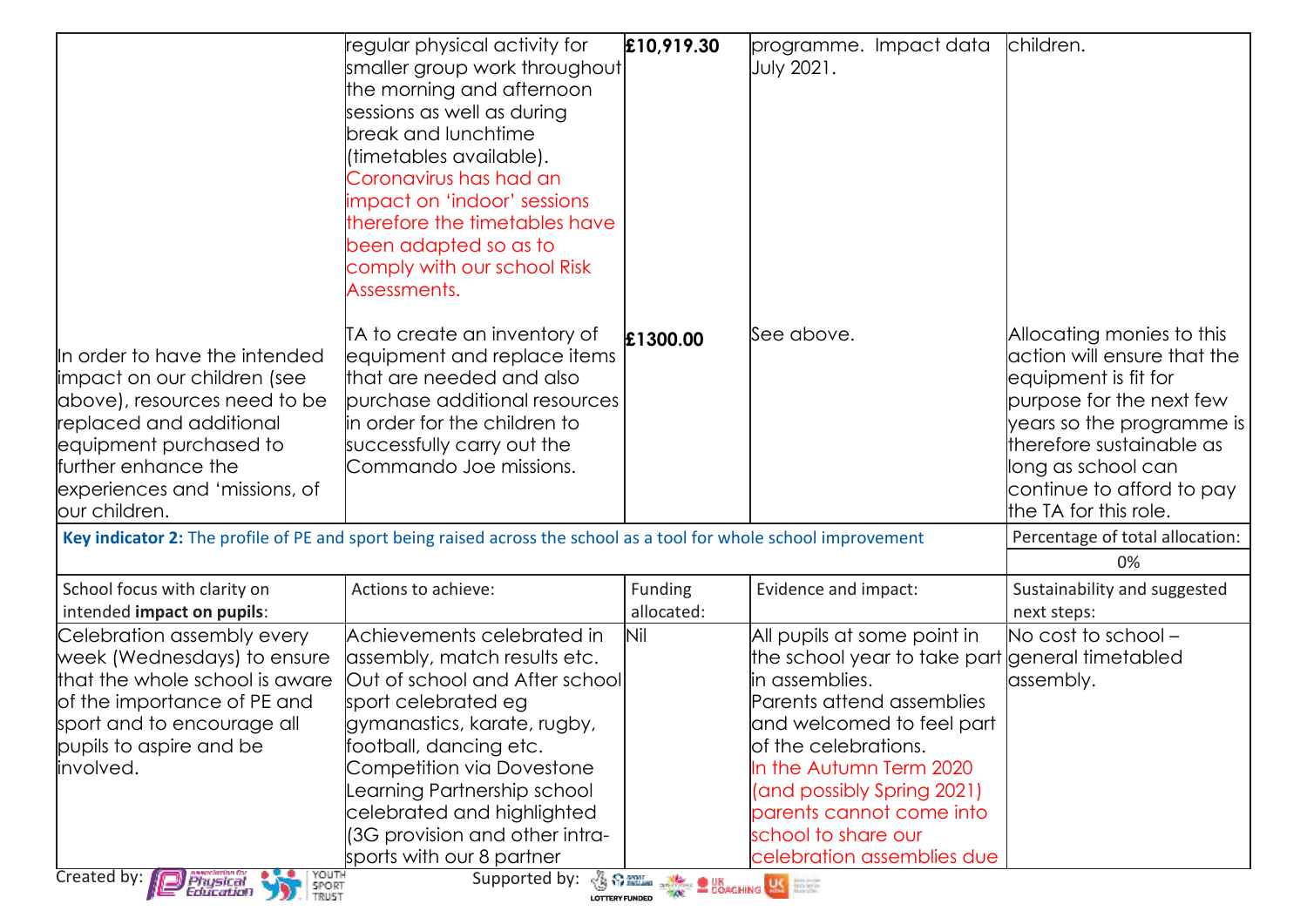|                                                          | schools); certificates awarded    |     | to the risk of                                          |                             |
|----------------------------------------------------------|-----------------------------------|-----|---------------------------------------------------------|-----------------------------|
|                                                          | f applicable.                     |     | contact/transfer of the                                 |                             |
|                                                          |                                   |     | Coronavirus. We are                                     |                             |
|                                                          |                                   |     | hoping to be back to                                    |                             |
|                                                          |                                   |     | normal for the Summer Term                              |                             |
|                                                          |                                   |     | 2021.                                                   |                             |
|                                                          | <b>TA (NW) keeping the notice</b> | Nil | The notice boards are full of No cost to school as the  |                             |
| Notice Board in main entrance board current and updated. |                                   |     | linformation about                                      | notice board has already    |
| hallway updated regularly for                            |                                   |     | matches/clubs/results and                               | been purchased. Time        |
| all visitors and children to                             |                                   |     | pupils are keen to get                                  | needed by TA to update      |
| increase the profile and                                 |                                   |     | involved. School                                        | but this in in her personal |
| celebrate our involvement in                             |                                   |     | newsletters also contain lots timetable to complete.    |                             |
| sporting activities. Information                         |                                   |     | lof information.                                        | Time for editing/creating   |
| and updates also contained in                            |                                   |     | Evidence and impact via                                 | the weekly newsletter       |
| our weekly newsletter to                                 |                                   |     | pupil questionnaires, end of already part of the office |                             |
| parents/guardians.                                       |                                   |     | lyear reports – pupil                                   | administrator's job         |
|                                                          |                                   |     | comments.                                               | specification/duties.       |



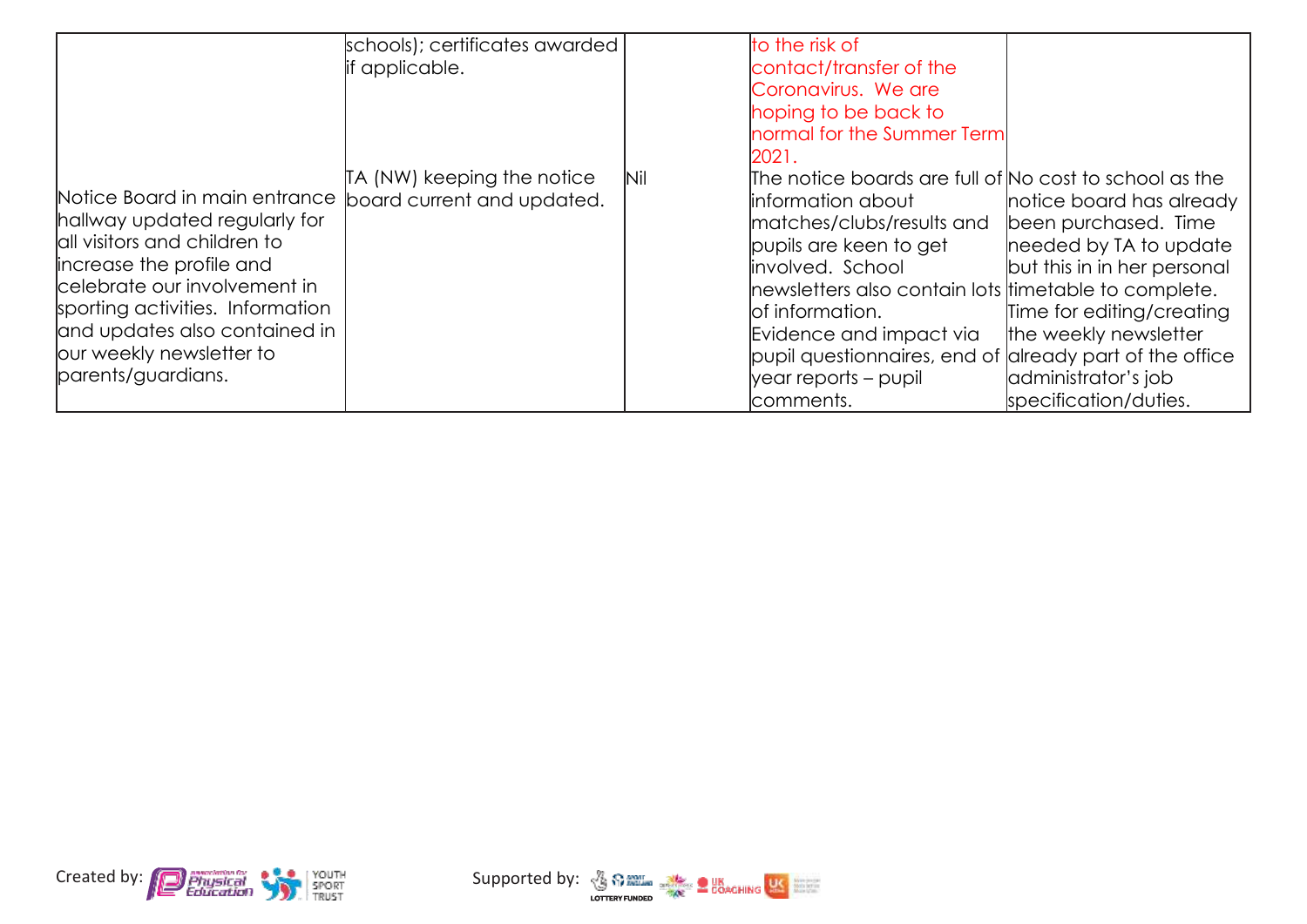| Key indicator 3: Increased confidence, knowledge and skills of all staff in teaching PE and sport                                                                                                                                                                                            | Percentage of total allocation:                                                                                                                                                                               |                                                        |                                                                                                                                                                                                                                                                                                                 |                                                                                                                                                                                                                                                         |
|----------------------------------------------------------------------------------------------------------------------------------------------------------------------------------------------------------------------------------------------------------------------------------------------|---------------------------------------------------------------------------------------------------------------------------------------------------------------------------------------------------------------|--------------------------------------------------------|-----------------------------------------------------------------------------------------------------------------------------------------------------------------------------------------------------------------------------------------------------------------------------------------------------------------|---------------------------------------------------------------------------------------------------------------------------------------------------------------------------------------------------------------------------------------------------------|
|                                                                                                                                                                                                                                                                                              |                                                                                                                                                                                                               |                                                        |                                                                                                                                                                                                                                                                                                                 | 8.28%                                                                                                                                                                                                                                                   |
| School focus with clarity on intended<br>impact on pupils:                                                                                                                                                                                                                                   | Actions to achieve:                                                                                                                                                                                           | Funding<br>allocated:                                  | Evidence and impact:                                                                                                                                                                                                                                                                                            | Sustainability and suggested<br>next steps:                                                                                                                                                                                                             |
| In order to improve progress<br>and achievement of all pupils,<br>the focus is on upskilling the<br>hew TA to deliver and<br>assess/evaluate the<br>Commando Joe<br>missions/Programmes of Study<br>(PoS) via experienced TA (has<br>ran the initiative for the last two<br>years).          | Baseline measures have<br>been taken and these will<br>then be re-assessed at the<br>end of the school year (July<br>2021) to demonstrate<br>progress over time.                                              | $\mathsf{Nil}$ – cost<br>already                       | Improved subject<br>knowledge for TA. Increased Joe missions purchased<br>considered in confidence to take on a<br>Key Indicator more active role in planning,<br>delivering and assessing the<br>Commando Joe missions.<br><b>Focused assessment</b><br>strategies to really pin-point<br>individual progress. | <b>Resources for Commando</b><br>from the Sports Premium<br>grant. Sustainability is<br>high if we can manage to $\mid$<br>keep the HR resource ie<br>TAs to plan, deliver and<br>assess the programme<br>and its positive impact on  <br>our children. |
| Commando Joe annual<br>subscription to achieve the<br>dbove                                                                                                                                                                                                                                  | See above.                                                                                                                                                                                                    | £1475.00                                               | See above.                                                                                                                                                                                                                                                                                                      | Annual subscription<br>should be sustainable<br>from the school budget<br>as the resource is such<br>good quality and has a<br>very positive impact on<br>our children. This is if the<br>Sports Premium no longer<br>exists.                           |
| Additional to the above, one of To identify key staff members Nil - voluntary More extra-curricular clubs<br>the TAs is also ensuring that<br>other staff at school take on<br>additional, extra-curricular sport<br>activities to improve their own<br>confidence, knowledge and<br>skills. | that need to upskill<br>themselves and improve their (hours) from<br>confidence to organize<br>extra-curricular activities eg<br>running club, rounders,<br>netball, football, dance club employment<br>letc. | contributions<br>staff – school<br>expectations<br>lon | on offer for our children.<br>More variety and different<br>staff leading/organising and<br>participating.<br>At the moment (Autumn<br>Term 2020 and possibly<br>Spring Term 2021) extra-<br>curricular sport activities are<br>not taking place due to the                                                     | Sustainable as there is an<br>expectation within our<br>school.                                                                                                                                                                                         |
| YOUTH<br>Created by:<br>Physical<br>Education<br>SPORT<br>TRUST                                                                                                                                                                                                                              |                                                                                                                                                                                                               |                                                        |                                                                                                                                                                                                                                                                                                                 |                                                                                                                                                                                                                                                         |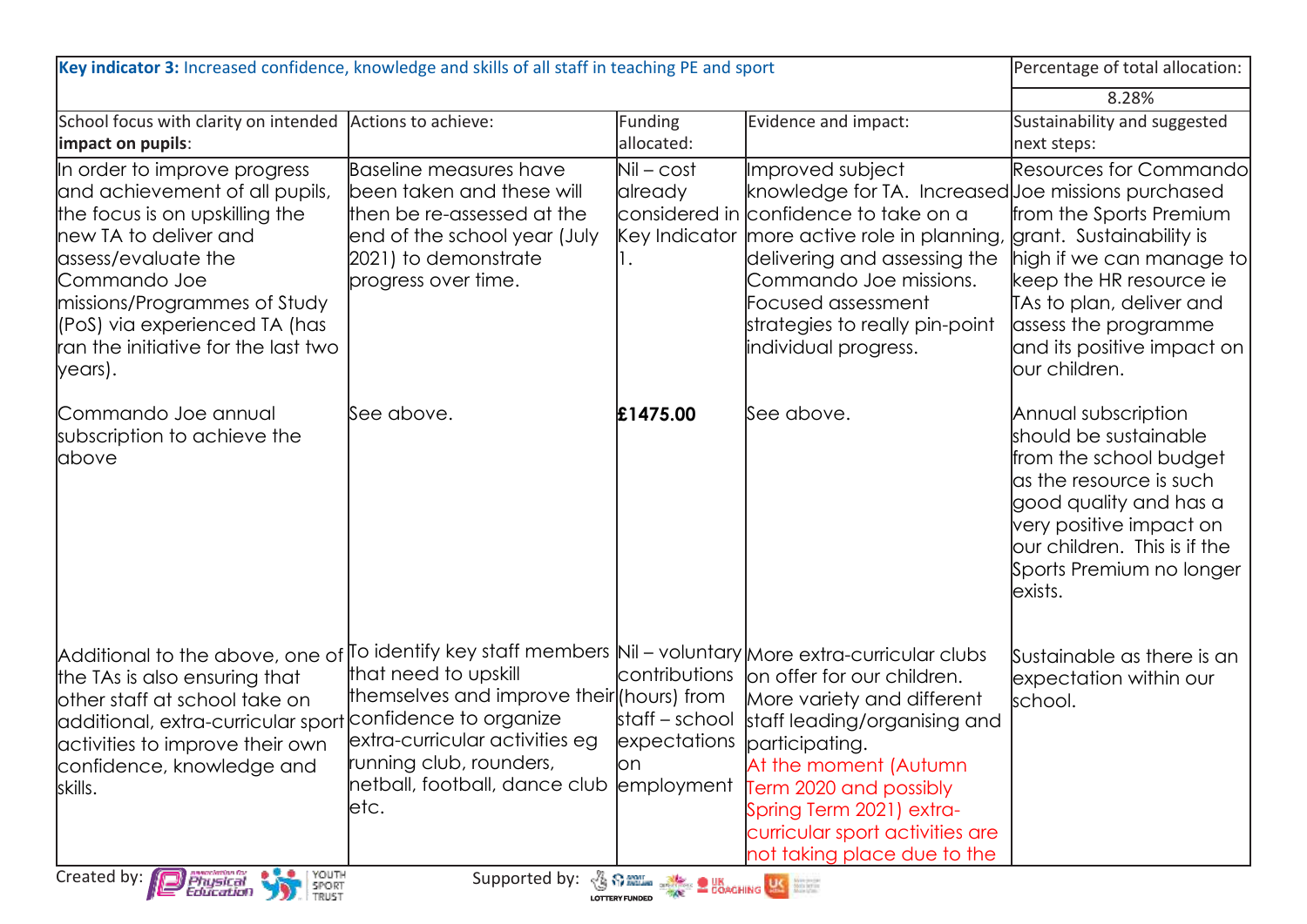|                                                                                                                                                                                                                                                                                                                                                                                                                                                                                           |                                                                                                                                                                                                                                                                    |                                      | risk of transmission of the<br>Coronavirus. This complies<br>with our school Risk<br>Assessment.                                                                                                                                                                                                                                                                                                                                                                       |                                                                                                                                                                                                                                              |
|-------------------------------------------------------------------------------------------------------------------------------------------------------------------------------------------------------------------------------------------------------------------------------------------------------------------------------------------------------------------------------------------------------------------------------------------------------------------------------------------|--------------------------------------------------------------------------------------------------------------------------------------------------------------------------------------------------------------------------------------------------------------------|--------------------------------------|------------------------------------------------------------------------------------------------------------------------------------------------------------------------------------------------------------------------------------------------------------------------------------------------------------------------------------------------------------------------------------------------------------------------------------------------------------------------|----------------------------------------------------------------------------------------------------------------------------------------------------------------------------------------------------------------------------------------------|
| Key indicator 4: Broader experience of a range of sports and activities offered to all pupils                                                                                                                                                                                                                                                                                                                                                                                             |                                                                                                                                                                                                                                                                    |                                      |                                                                                                                                                                                                                                                                                                                                                                                                                                                                        | Percentage of total allocation:                                                                                                                                                                                                              |
|                                                                                                                                                                                                                                                                                                                                                                                                                                                                                           |                                                                                                                                                                                                                                                                    |                                      |                                                                                                                                                                                                                                                                                                                                                                                                                                                                        | 8%                                                                                                                                                                                                                                           |
| School focus with clarity on intended Actions to achieve:<br>impact on pupils:                                                                                                                                                                                                                                                                                                                                                                                                            |                                                                                                                                                                                                                                                                    | Funding<br>allocated:                | Evidence and impact:                                                                                                                                                                                                                                                                                                                                                                                                                                                   | Sustainability and suggested<br>next steps:                                                                                                                                                                                                  |
| To increase the profile of PE<br>and sport in school, there are<br>three pre-planned whole<br>school taster days – one per<br>term. These are not traditional<br>lactivities – more awe and<br>wonder. The focus is to capture ensure smooth-running so<br>the enthusiasm and interest of<br>children who do not routinely<br>enjoy or are interested in PE or<br>traditional sports participation.<br>Eg scooter day with obstacle<br>course/skill training; karate and<br>cup stacking. | Lead TA (in collaboration<br>with the PE Subject Leader)<br>to plan, organise and book in £500 per term results and analysis to<br>3 'different' activities, one<br>per term. Timetabled to<br>that all children from<br>Reception to Y6 are actively<br>lengaged. | $\mathbf{\hat{E}}$ 1,500             | All children active and<br>having fun. Questionnaire<br>ascertain what our children<br>have enjoyed, gained and<br>learned from these unique<br>experiences.<br>We are very much limiting<br>outside visitors to school at<br>the moment (Autumn Term<br>2020 and possibly the Spring<br>Term 2021) due to the risk of<br>cross transmission of the<br>Coronavirus. We are hoping<br>that we can continue with<br>this action in Spring 2 and<br>the Summer Term 2021. | PE Subject Leader to take<br>$\,$ on this initiative and<br>delegate to TAs as<br>needed to try to ensure<br>that this awe and wonder<br>initiative can continue.<br>The alternative is to use<br>funds out of our Leesfield<br>FUNdraising. |
| Key indicator 5: Increased participation in competitive sport                                                                                                                                                                                                                                                                                                                                                                                                                             |                                                                                                                                                                                                                                                                    |                                      |                                                                                                                                                                                                                                                                                                                                                                                                                                                                        | Percentage of total allocation:                                                                                                                                                                                                              |
| Created by:<br>YOUTH                                                                                                                                                                                                                                                                                                                                                                                                                                                                      | Supported by:                                                                                                                                                                                                                                                      | <b>SACRES COACHING US AND STREET</b> |                                                                                                                                                                                                                                                                                                                                                                                                                                                                        | 6.40%                                                                                                                                                                                                                                        |